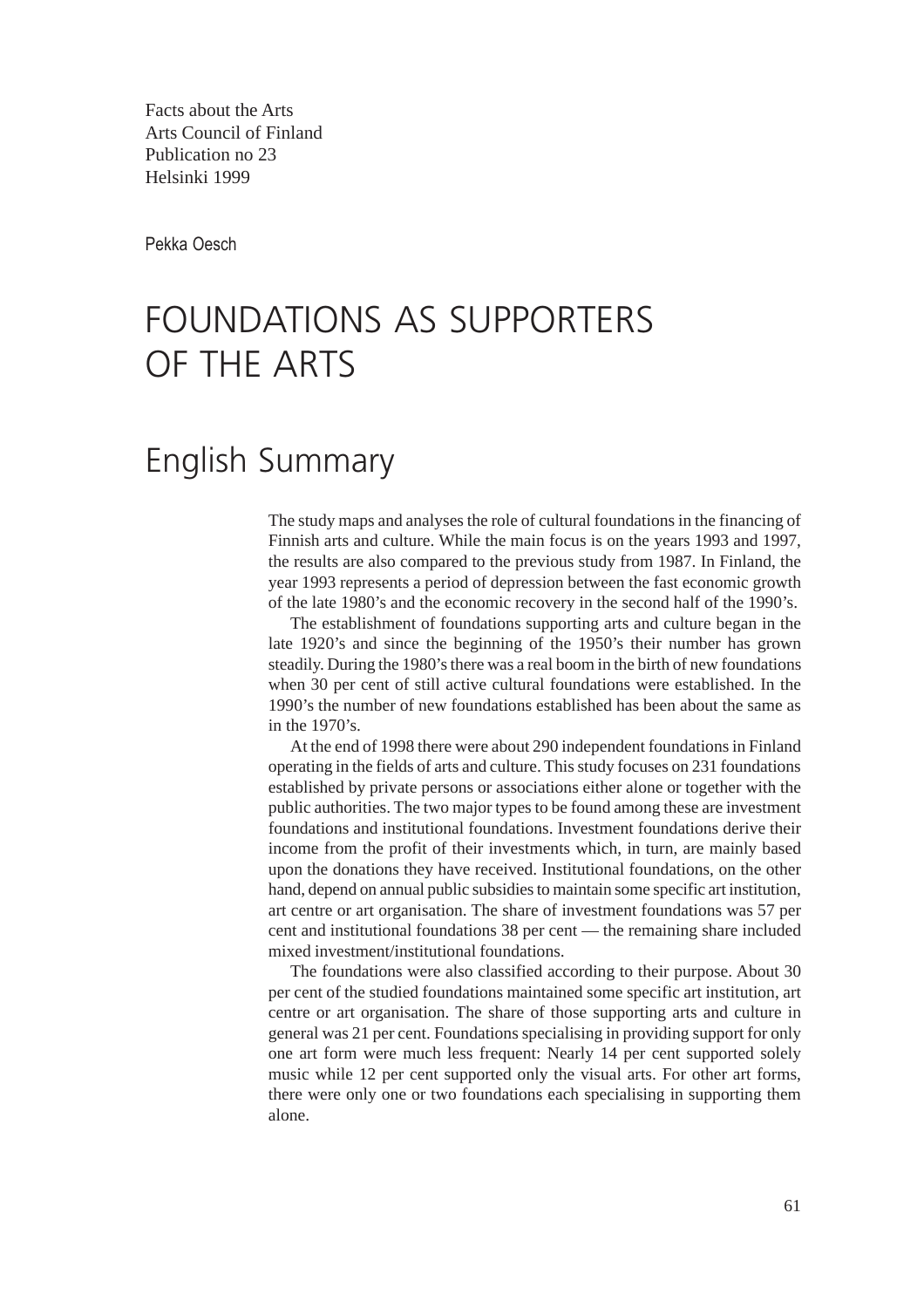The size and economic growth of foundations was measured according to balance sheets. They indicate that the period of economic depression at the beginning of the 1990's did not effect foundations as a whole. The total amount on the balance sheets in 1993 was FIM 3.2 billion and FIM 4.3 billion in 1997. After 1987, the growth of institutional foundations was very steep but since 1993 these growth tendencies have been much more gradual. Investment foundations, on the other hand, have continued to grow steadily. However, about 35 per cent of these foundations had a balance sheet showing less than FIM one million and one third of the foundations had a balance sheet showing between FIM 1-5 million. The balance sheets of these small foundations have also grown since 1987. (Figure 1)

**Figure 1. Balance sheet values of cultural foundations in the years 1987, 1993 and 1997 (1997=100)**



About 38 per cent of foundations had received public subsidies and private donations. Two thirds of them were institutional foundations. The total amount of public and private support was FIM 282.7 million in 1993 and FIM 326.3 million in 1997. Over 90 per cent of the total sum received by the foundations came from the state or municipalities and most of this money went to institutional foundations. (Figure 2)

Nearly two thirds (58%) of the foundations which received public or private support had also received donations. The total amount of donations for arts and culture in 1993 was FIM 13.5 million. This was only 4 per cent of all support for the foundations. By 1997 this sum had grown to FIM 20.9 million, which was 6 per cent of the total amount of support. Private support was mainly given to investment foundations. The growth line of public subsidies resembles the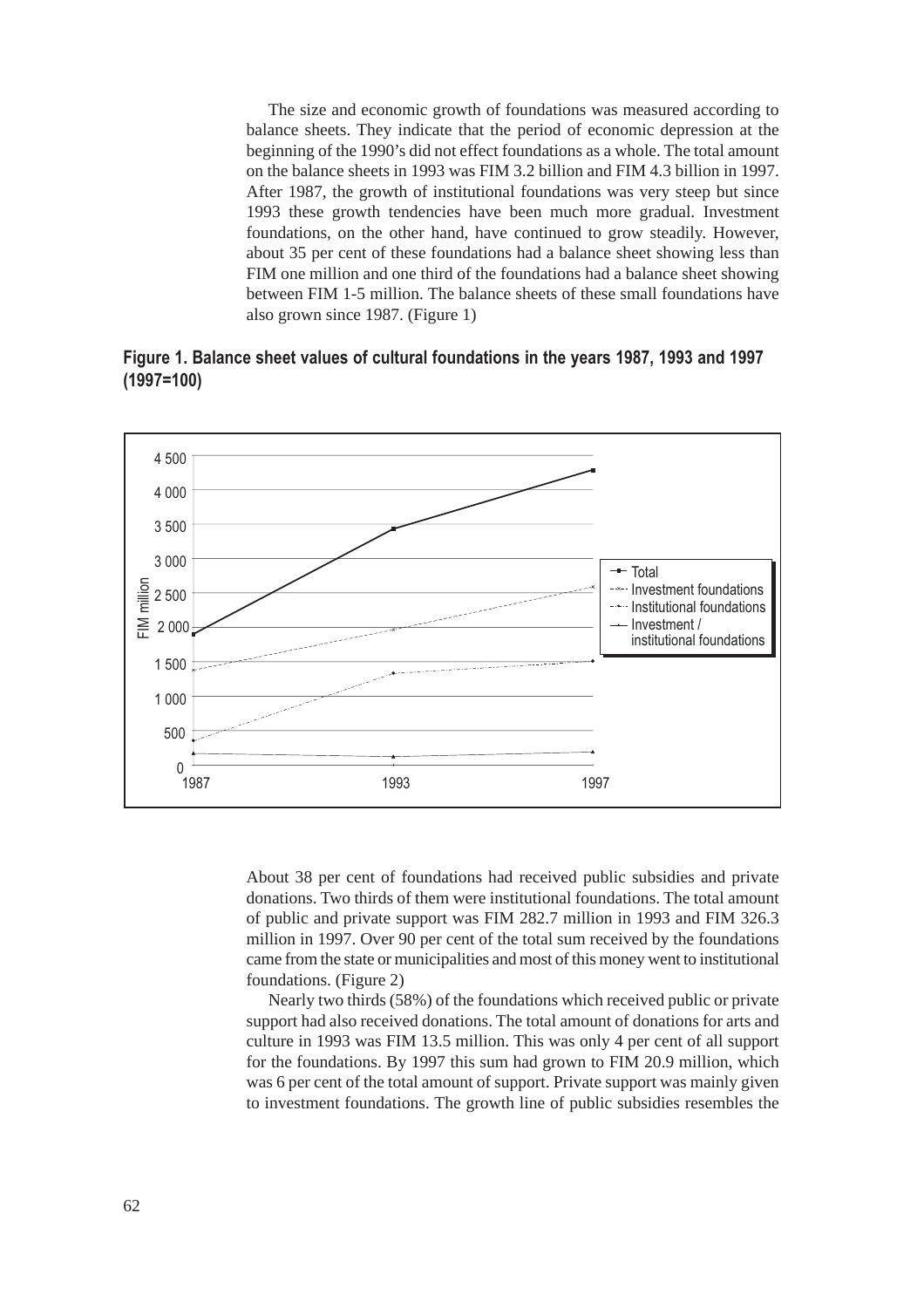balance sheet line of institutional foundations while the amount of private donations decreased between 1987 and 1993. (Figure 2)





The clarification of the total financial structure of these foundations, including donations for science, capital income and the wealth of the foundations would have given a different picture of the share of public and private support in the financing of foundations. On the other hand, all foundations also benefit form tax exemptions. These aspects, however, were outside the main subject of this study.

The cultural foundations give away grants, prizes and subsidies to artists and art associations. Most of the foundations operate on a yearly basis but some also support different art forms each year. About 40 per cent of the studied foundations had given support for the arts and these were mainly investment foundations. In 1993 the total amount of support for the arts was FIM 20.5 million. This does not include arts purchases nor the effect of possible public subsidies. In 1997 foundations supported the arts to the extent of FIM 33.7 million. During a ten year period, general economic fluctuations had a stronger effect on the grants, prizes and subsidies given by foundations than on their balance sheets, public subsidies or private donations. (Figure 3)

Support towards artists and art associations was more than the foundations received as donations. The artists were given about 64 per cent of the total support for the arts and these assets have grown most rapidly since 1993. The art associations received about 20 per cent of the total support and remaining 16 per cent was used for purchases of art works. The value of purchases of art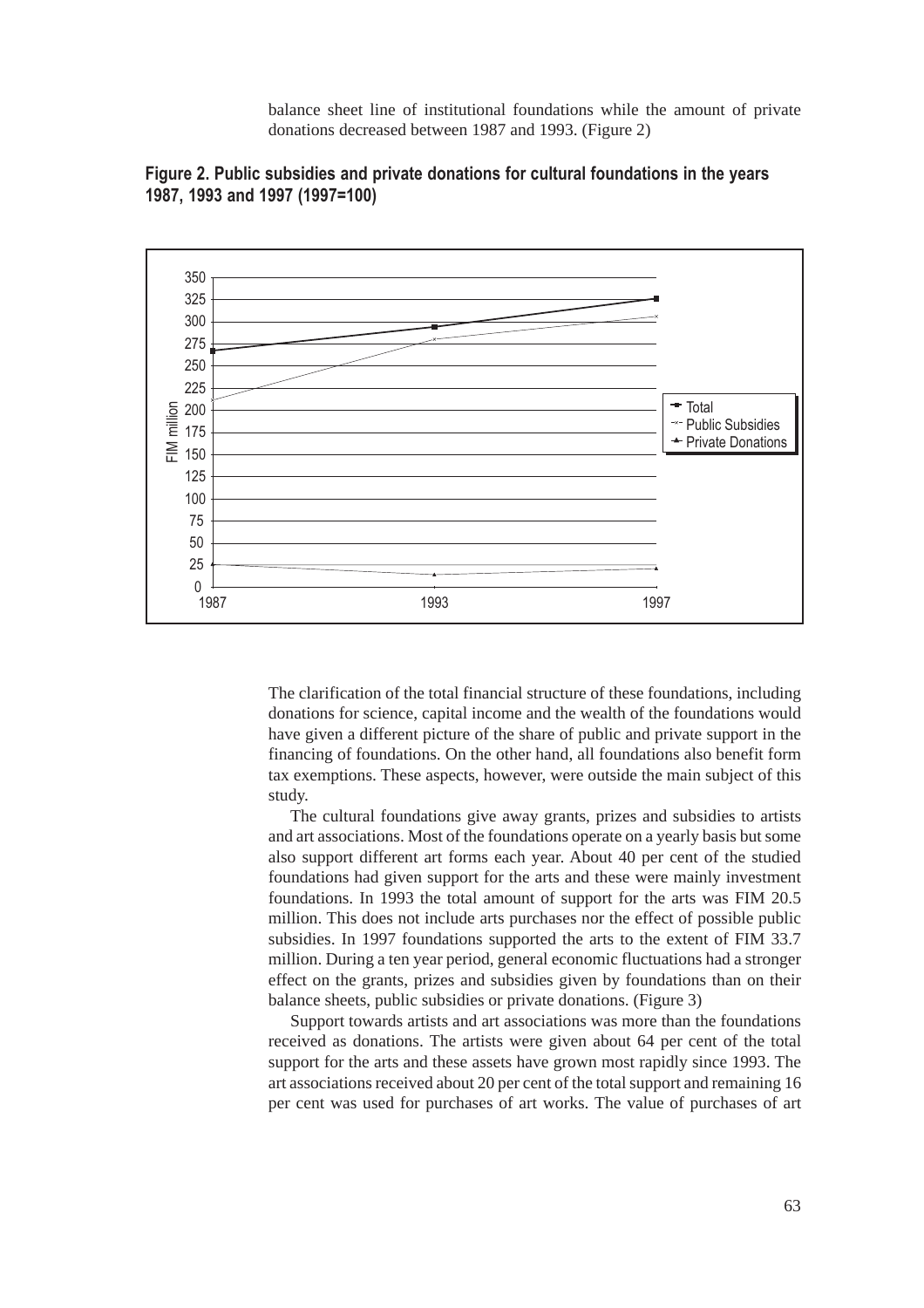works was FIM 4 million in 1993 and grew to some FIM 6.6 million in 1997, which was about one fifth of the total support for the arts. (Figure 3.)



**Figure 3. Support by cultural foundations in the years 1987, 1993 and 1997 (1997=100)**

Music received by far the most support, followed by the visual arts. The share of support for the visual arts (excluding art purchases) together with music was about half of the total support for the arts. Theatre and literature, on the other hand, received 25 per cent of all grants, prizes and subsidies. Compared to these, the support for other art forms like dance and cinema and photography was very small. However, between the years 1993 and 1997 the proportional growth of the support for these was more than for any other forms of arts. (Figure 4)

Despite quite a large number of foundations operating in the fields of art and culture, there were, in any respect, only a small number of significant foundations to be found. Public subsidies as well as private donations were concentrated in a few foundations which also, on the basis of their balance sheets, turned out to be larger than the others and most of the support given to the arts was from these foundations.

The Finnish National Opera alone received half of the public subsidies and Finnish Cultural Foundation (Suomen Kulttuurirahasto) received 40 per cent of all private donations in 1993 and well over 60 per cent in 1997. The most important supporters for the arts alongside the Finnish Cultural Foundation were the Jenny & Antti Wihuri Foundation, Alfred Kordelin's Foundation and the Swedish Cultural Fund (Svenska Kulturfonden). In 1993 they together gave 53 per cent and in 1997 as much as 68 per cent of all grants and prizes for artists. Also on the basis of their balance sheets, the Finnish Cultural Foundation